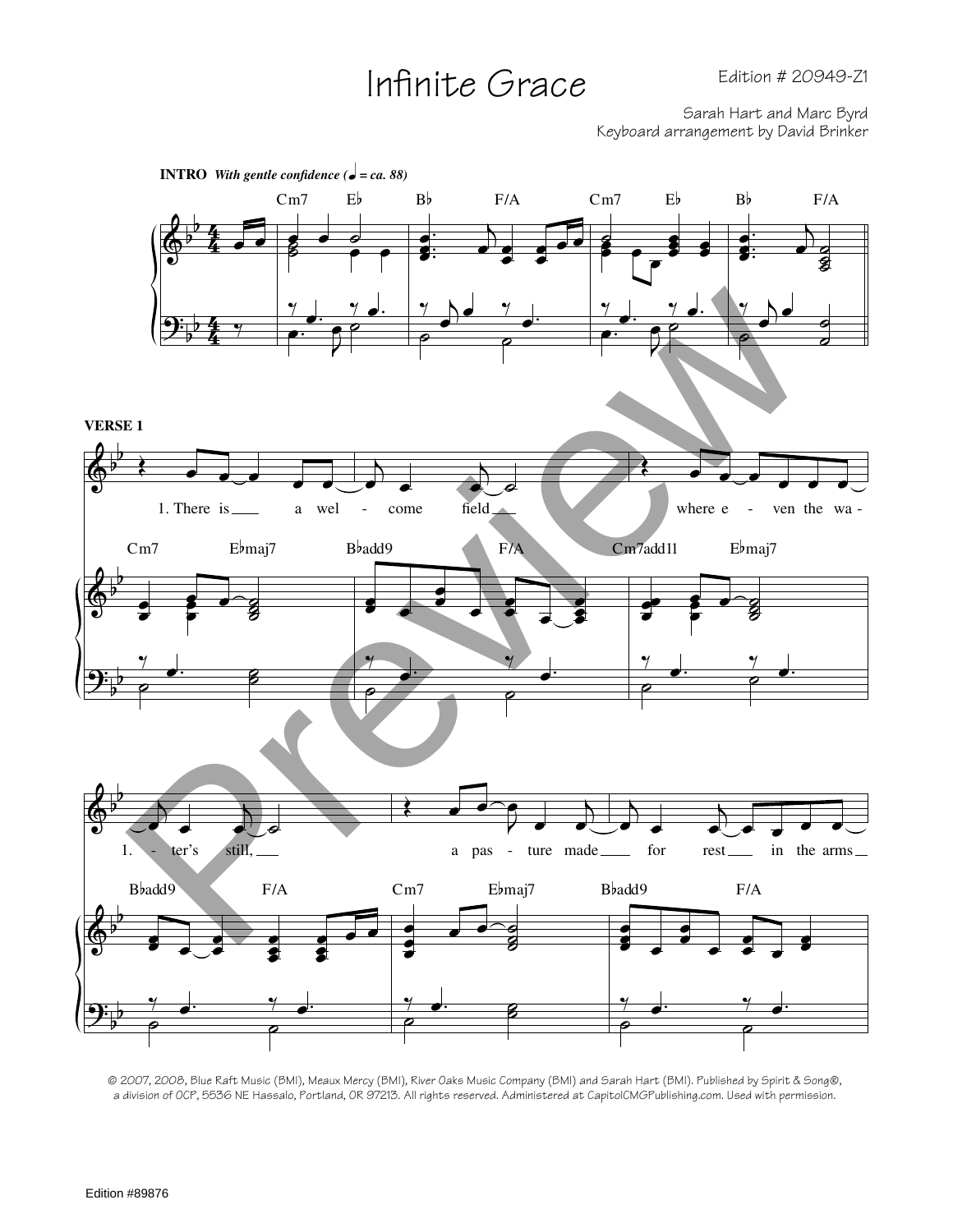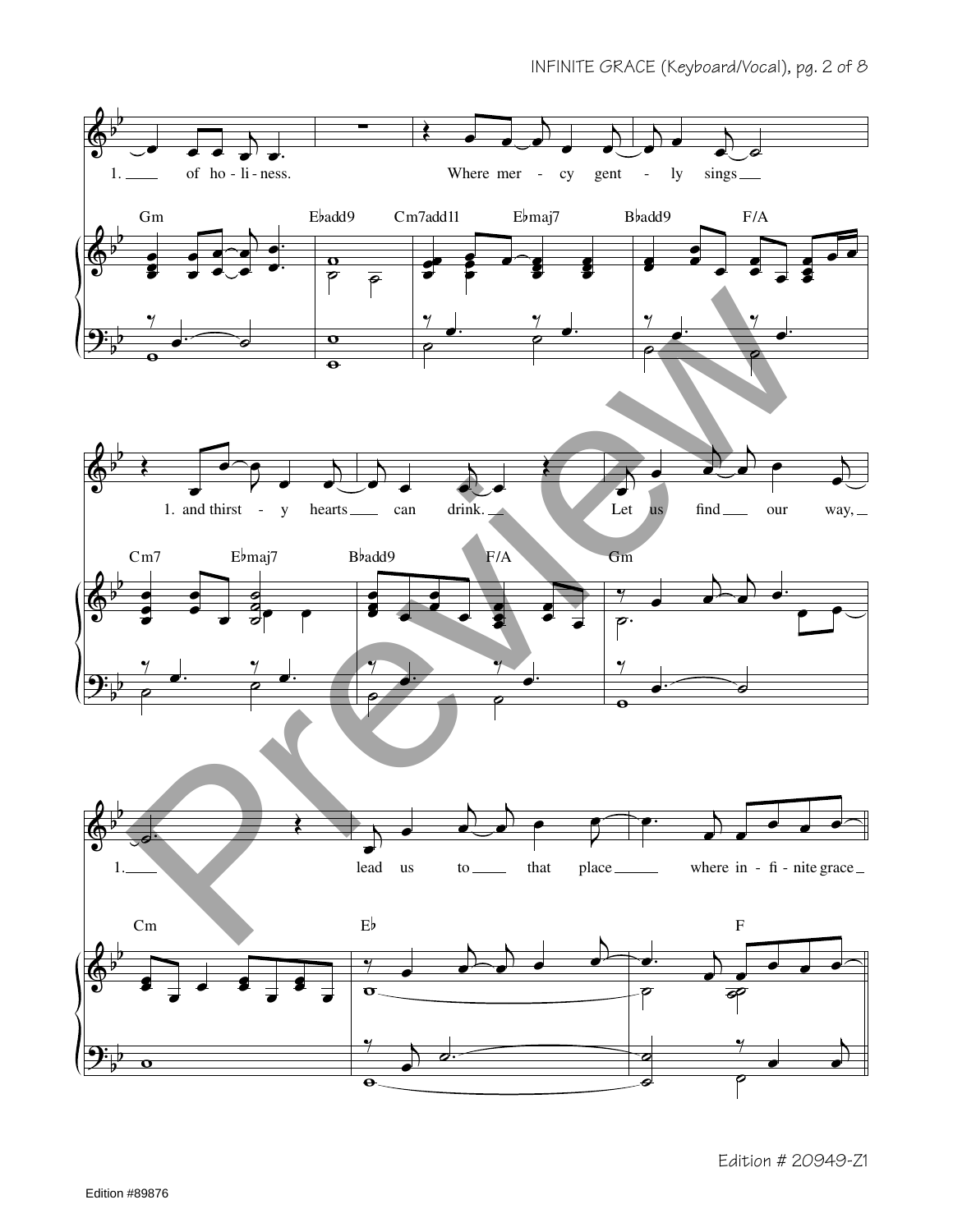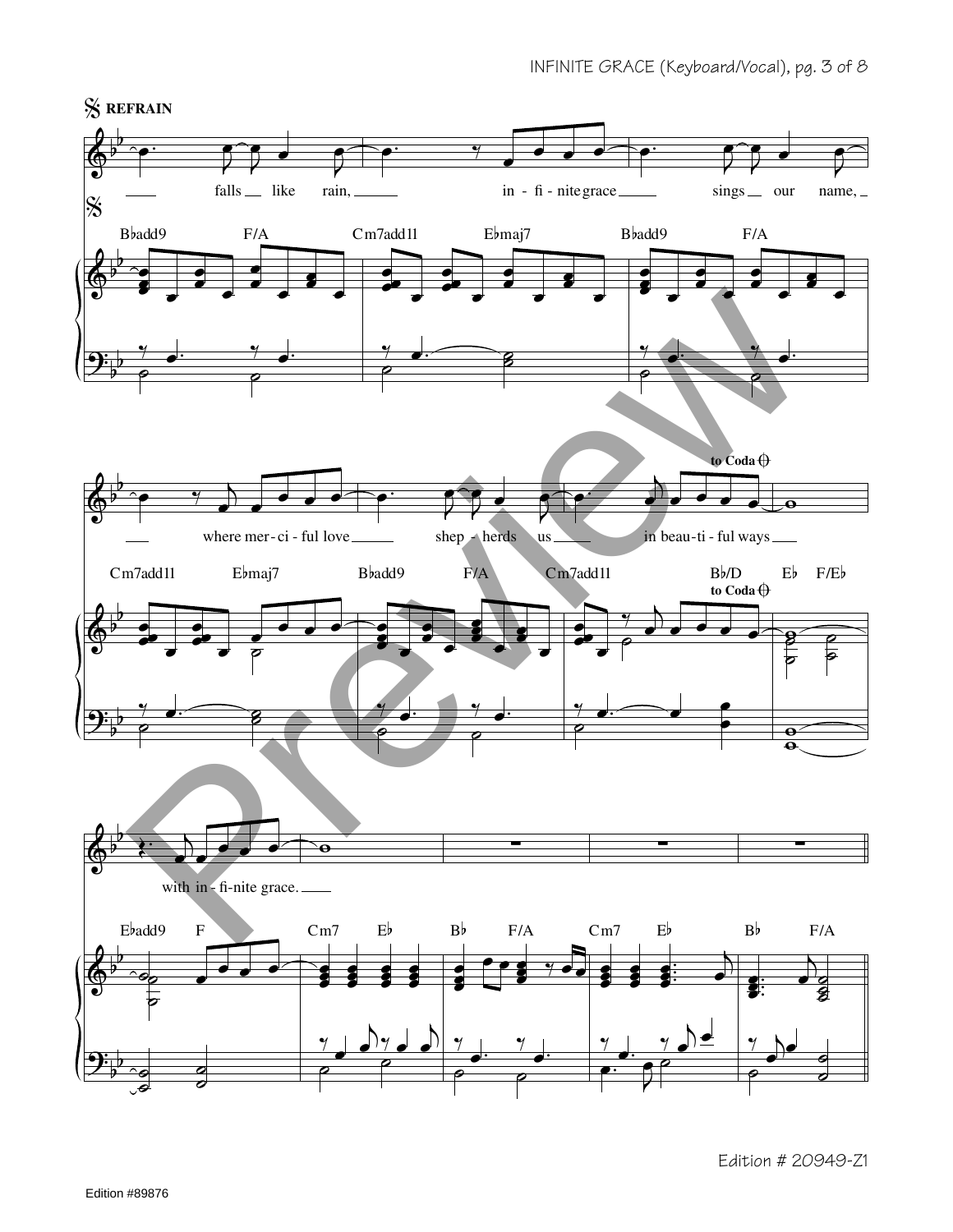**VERSE 2**

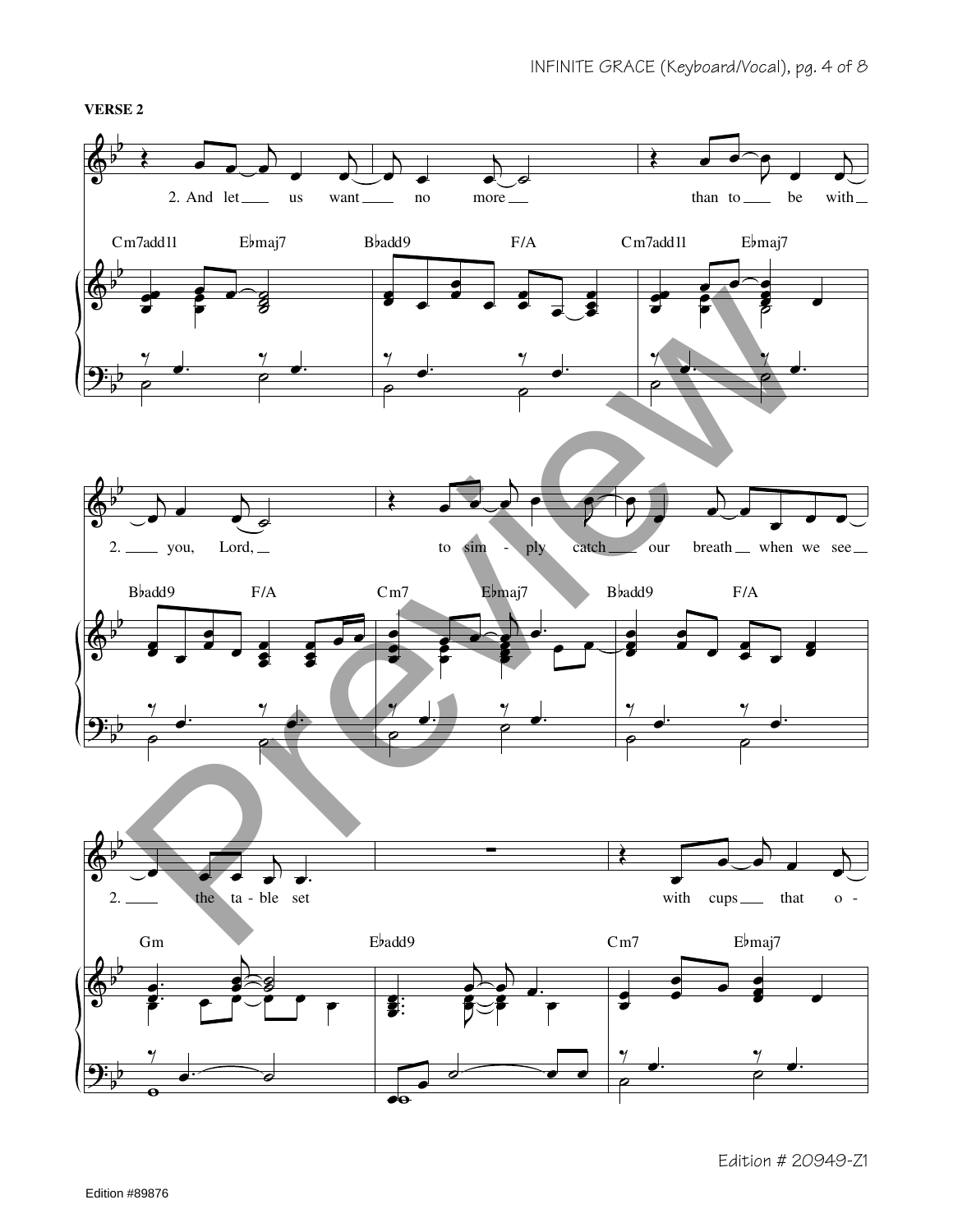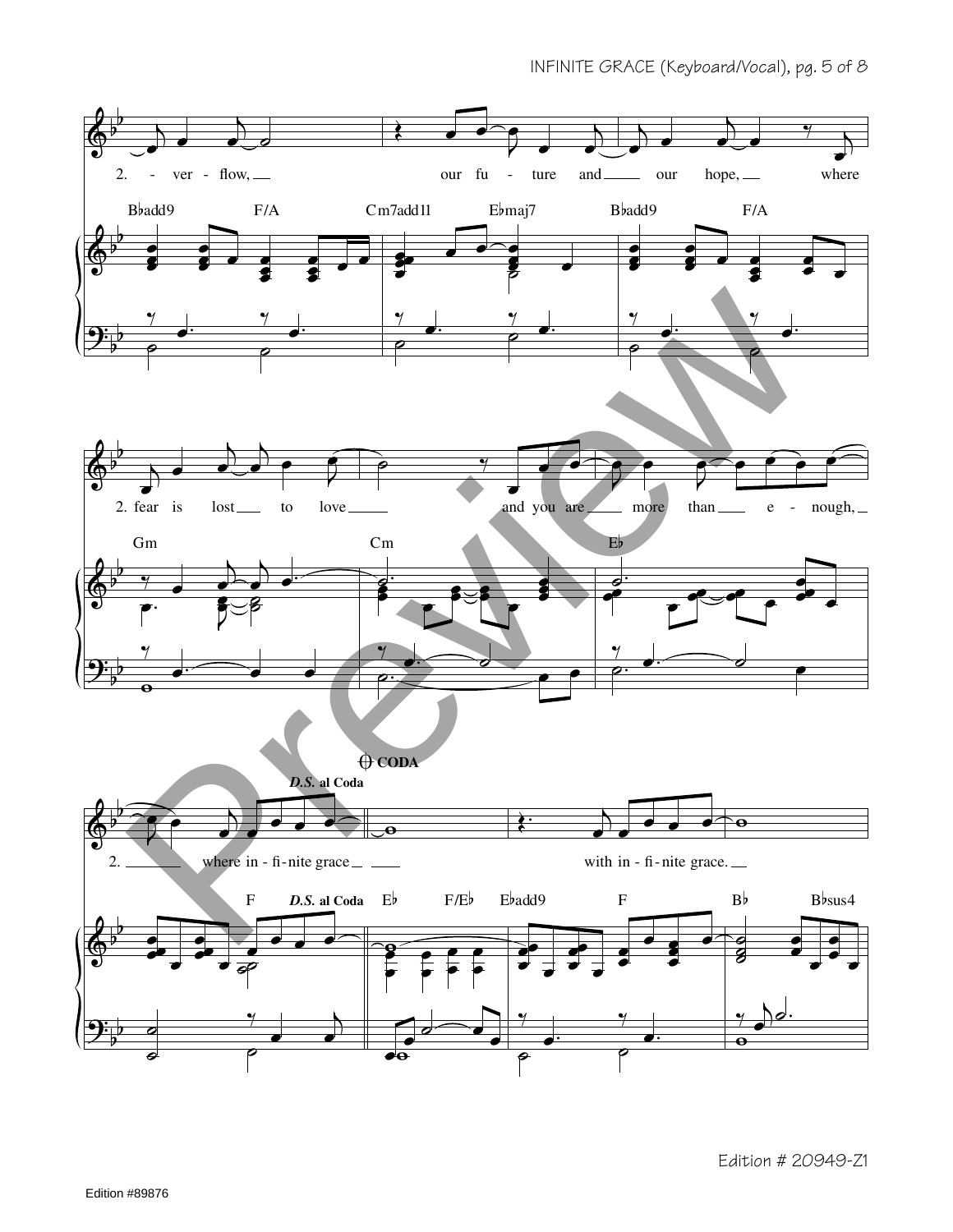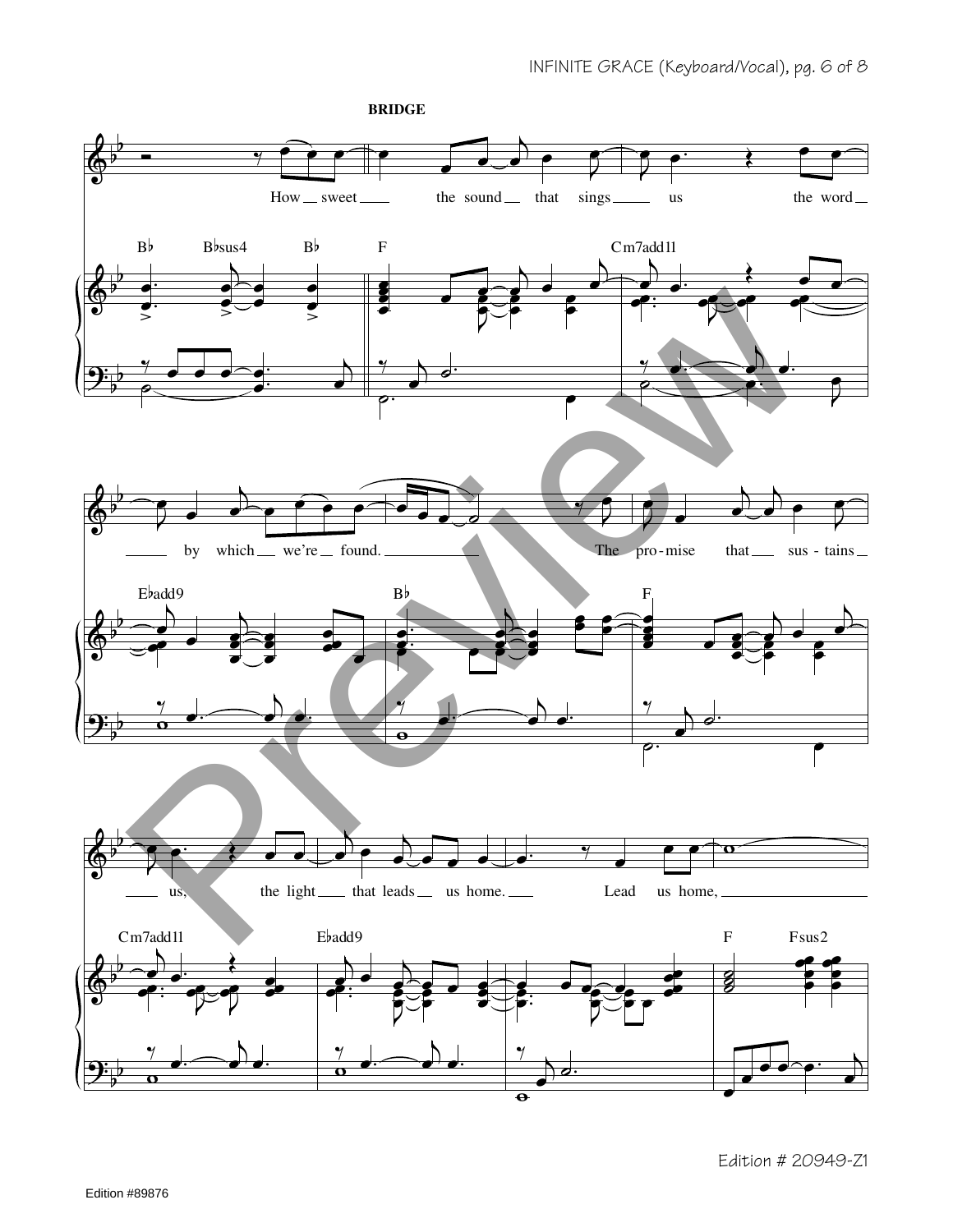